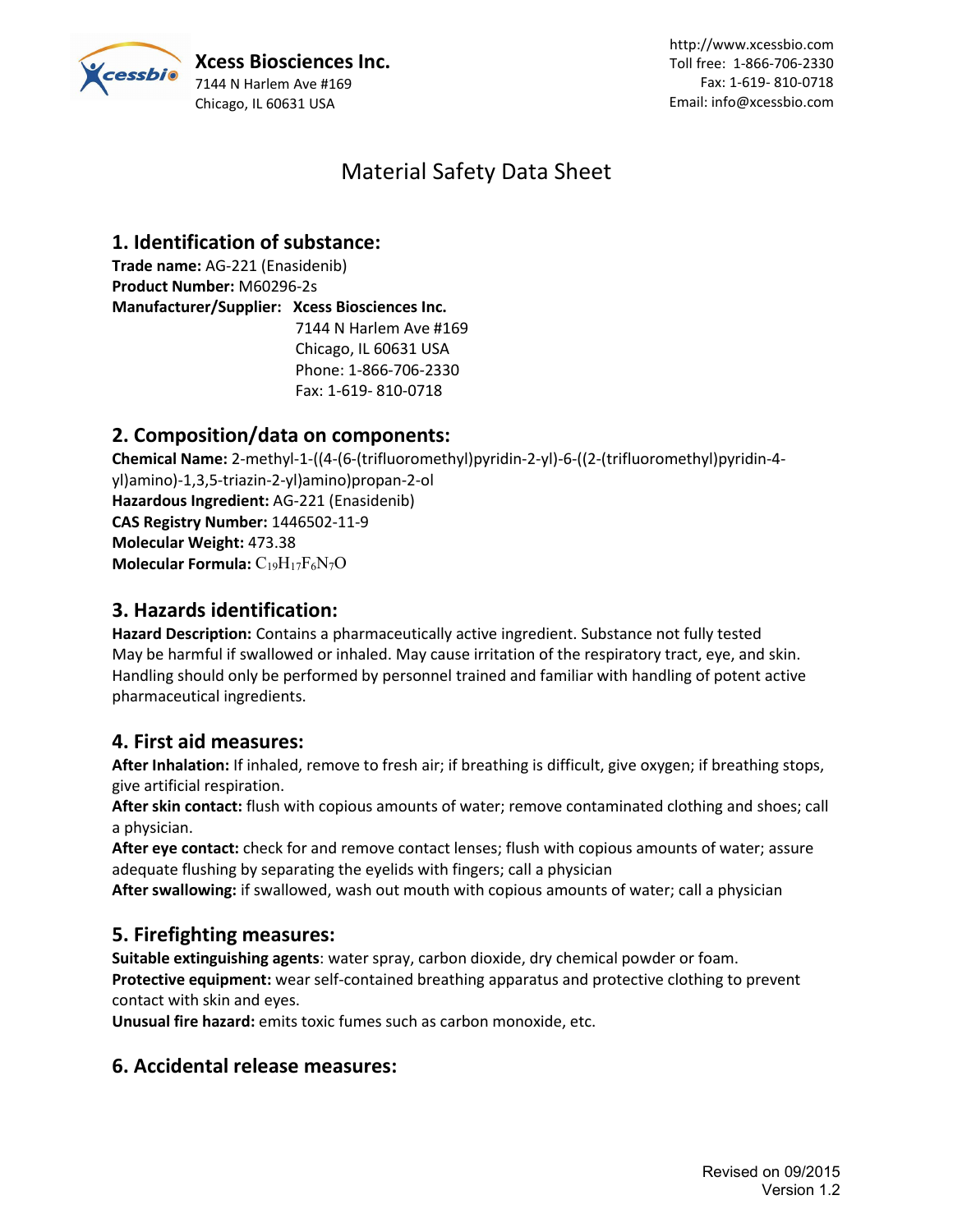

**Xcess Biosciences Inc.** 7144 N Harlem Ave #169 Chicago, IL 60631 USA

**Person-related safety precautions:** cordon off area of spill; wear self-contained breathing apparatus, protective clothing and heavy rubber gloves.

**Measures for cleaning/collecting:** absorb solutions with finely- powdered liquid-binding material (diatomite, universal binders); decontaminate surfaces and equipment by scrubbing with alcohol; dispose of contaminated material according to Section 13.

## **7. Handling and storage:**

**Information for safe handling:** Handle with care and avoid unnecessary exposure. Avoid inhalation. Avoid contact with eyes, skin, and clothing. Use protective equipment to minimize exposure. Avoid prolonged or repeated exposure. Handle compound in a laboratory fume hood. **Storage:** store solid and solutions at 4°C or -20°C for longer time storage.

#### **8. Exposure controls and personal protection:**

**Engineering controls:** safety shower and eye bath; mechanical exhaust required. **Personal protective equipment as follows: Breathing equipment:** NIOSH/MSHA-approved respirator. **Protection of hands:** chemical-resistant rubber gloves. **Eye protection:** chemical safety goggles.

### **9. Physical and chemical properties:**

**Form:** Crystalline solid; granular or powder **Danger of explosion:** none **Solvent content:** none **Solubility:** DMSO

### **10. Stability and reactivity:**

**Stability:** stable if stored as directed; avoid strong oxidizing agents **Conditions to avoid:** protect from light and heat **Material to avoid:** acids and bases **Dangerous products of decomposition:** thermal decomposition may produce toxic gases such as carbon monoxide, carbon dioxide, and nitrogen oxides

### **11. Toxicological information:**

**RTECS No:** not available **Acute toxicity:** not known **Primary irritant effect:** not known **On the skin:** not known; may be an irritant **On the eye:** not known; may be an irritant **Effects of Short-Term Exposure:** not available **Effects of Long-Term Exposure:** not available **Sensitization to Product:** not available **Carcinogenicity:** not available **Reproductive Toxicity:** not available **Teratogenicity and Embryotoxicity:** not available